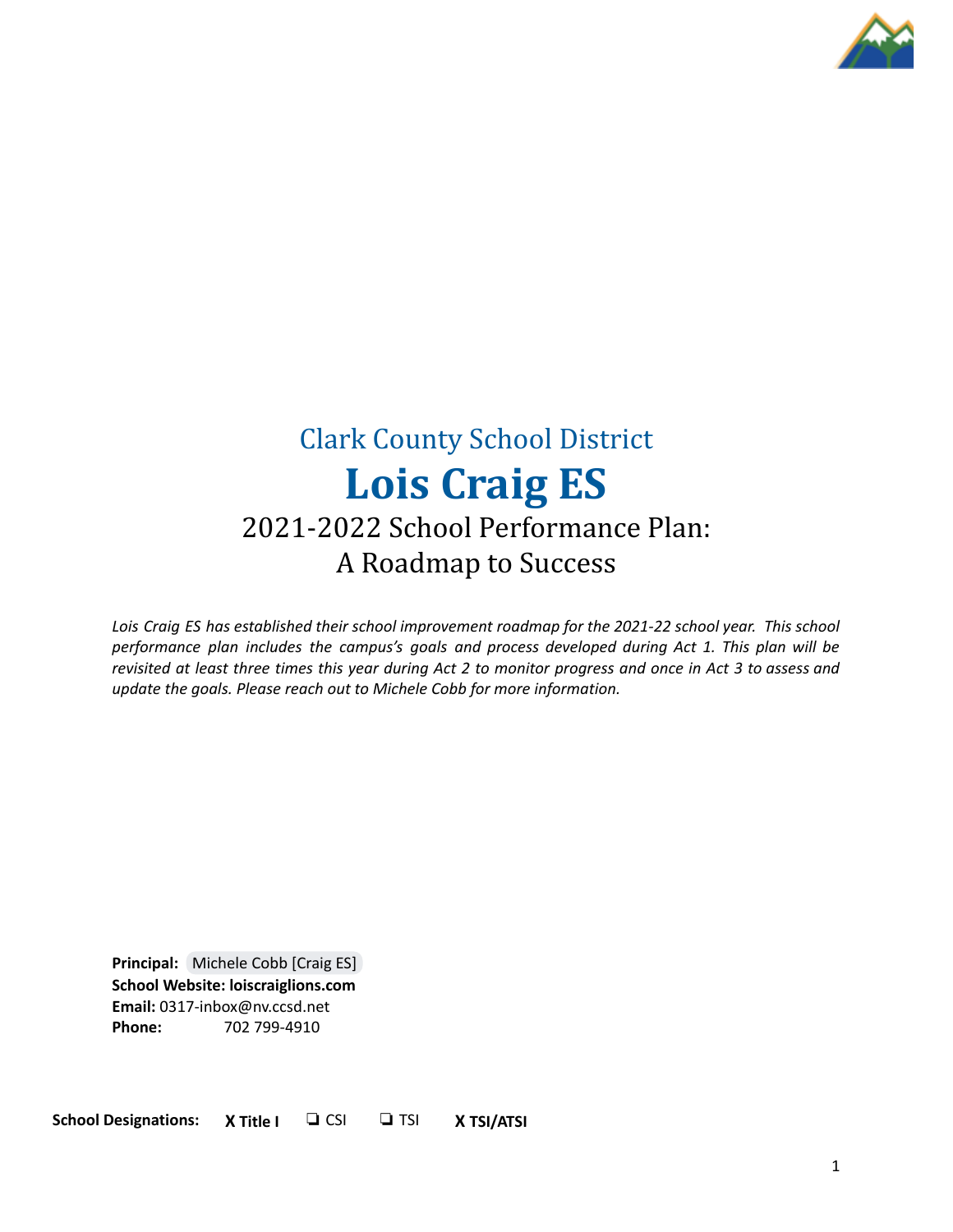

## **School Information**

This section provides an at-a-glance view of the school's enrollment and student performance data. For information about Nevada's Consolidated State Plan, see Every Student [Succeeds](https://doe.nv.gov/uploadedFiles/ndedoenvgov/content/Boards_Commissions_Councils/ESSA_Adv_Group/NevadaSubmittedConsolidatedPlanFinal.pdf) Act (ESSA), and for detailed information about the School and District rating system, see the School [Rating](http://nevadareportcard.nv.gov/DI/MoreDownload?filename=Nevadas%20School%20Rating%20System.pdf) *[Overview.](http://nevadareportcard.nv.gov/DI/MoreDownload?filename=Nevadas%20School%20Rating%20System.pdf)*

| $\mathbf{v}$ . The state<br><b>Enrollment Data</b> |              |                                        |              |                 |              |        |                                   |                                |            |        |            |
|----------------------------------------------------|--------------|----------------------------------------|--------------|-----------------|--------------|--------|-----------------------------------|--------------------------------|------------|--------|------------|
|                                                    | <b>Total</b> | Am $ln/$<br><b>AK</b><br><b>Native</b> | <b>Asian</b> | <b>Hispanic</b> | <b>Black</b> | White  | <b>Pacific</b><br><b>Islander</b> | Two or<br><b>More</b><br>Races | <b>IEP</b> | EL     | <b>FRL</b> |
| <b>School</b>                                      | 534          | .2%                                    | .2%          | 63.7%           | 28.7%        | 2.6%   | .6%                               | 3.7%                           | 11.36%     | 32.96% | 100%       |
| District*                                          | 323,787      | 0.34%                                  | 6.06%        | 46.57%          | 14.72%       | 23.76% | 1.62%                             | 6.93%                          | 12.73%     | 16.12% | 75.54%     |
| State*                                             | 496,938      | 0.82%                                  | 5.44%        | 42.69%          | 11.45%       | 31.36% | 1.46%                             | 6.78%                          | 12.68%     | 14.13% | 65.8%      |

\*Accountability Year 2019-2020. Source: nevadareportcard.nv.gov

| <b>Student Performance Data</b> |                            |             |                        |                 |             |                 |                 |                |             |                 |
|---------------------------------|----------------------------|-------------|------------------------|-----------------|-------------|-----------------|-----------------|----------------|-------------|-----------------|
|                                 |                            | <b>Math</b> |                        |                 | <b>ELA</b>  |                 |                 | <b>Science</b> | <b>ELPA</b> |                 |
| Academic<br>Year                | School/<br><b>District</b> | Proficiency | <b>Growth</b><br>(MGP) | Growth<br>(AGP) | Proficiency | Growth<br>(MGP) | Growth<br>(AGP) | Proficiency    | Proficiency | Growth<br>(AGP) |
|                                 | <b>School</b>              | 19.9%       | 46                     | 22.86%          | 29.3%       | 53              | 42.29%          | 7.5%           | 14.9%       | 48.66%          |
| 2018                            | <b>District</b>            | 36.1%*      | $50*$                  | $38*$           | 47.4%*      | $51*$           | $50.6*$         | 28.9%*         | 14.4%**     | 48.5%*          |
|                                 | <b>School</b>              | 27.7        | 52                     | 24%             | 28.1        | 39              | 29.1%           | 7.0%           | 14.4%       | 51.1%           |
| 2019                            | <b>District</b>            | 36.6%*      | 49*                    | $38.1*$         | 48.3%*      | $50*$           | $52.4*$         | 28.9%*         | 15.5%**     | 50.6%*          |
|                                 | <b>School</b>              | N/A         | N/A                    | N/A             | N/A         | N/A             | N/A             | N/A            | 14.9%       | 43.3%           |
| 2020                            | <b>District</b>            | N/A         | N/A                    | N/A             | N/A         | N/A             | N/A             | N/A            | 14.5%**     | 45.4%**         |

\*Source: nevadareportcard.nv.gov \*\*Source: NDE Data File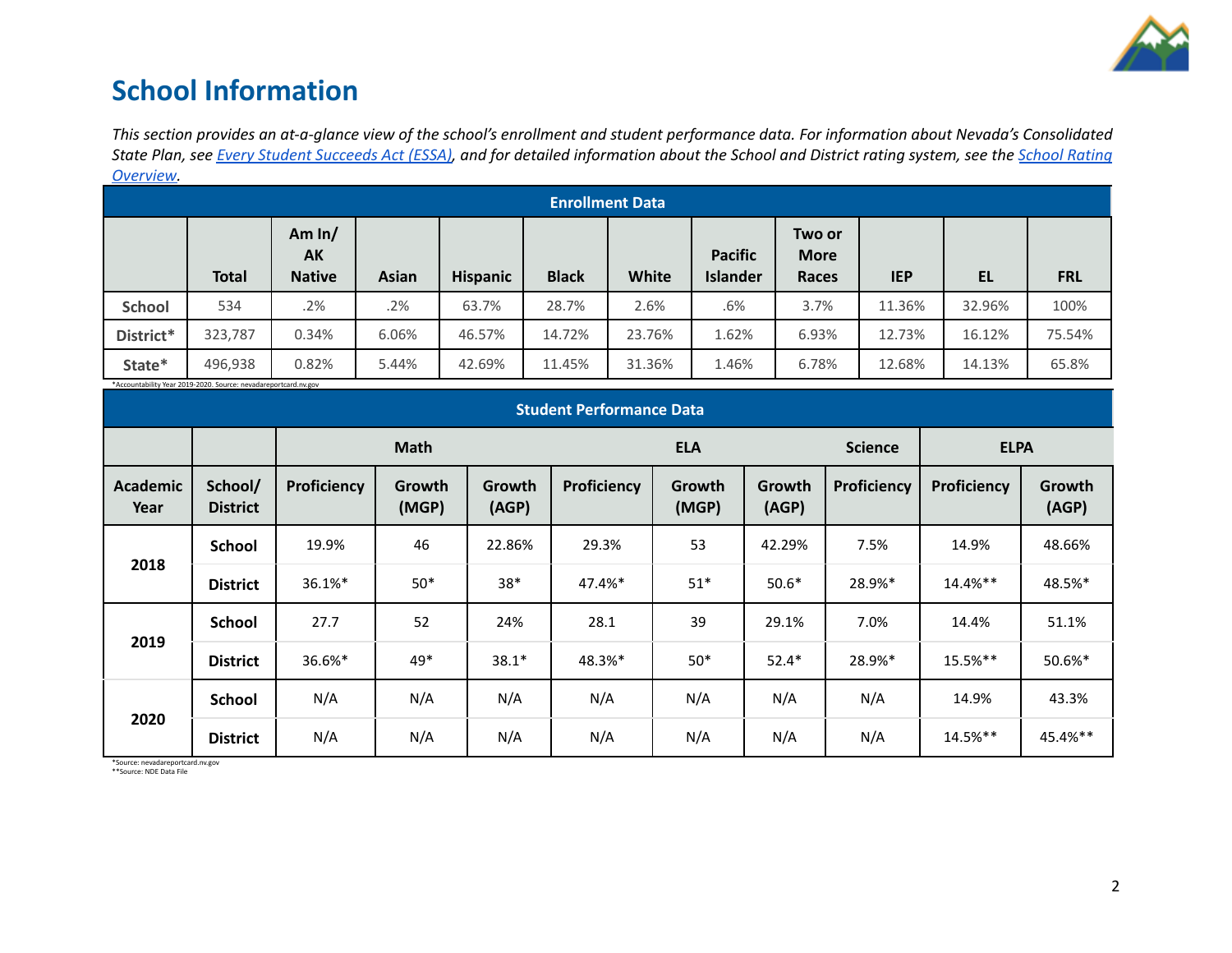

| 4 Year ACGR     |                               |                               |                               |  |  |
|-----------------|-------------------------------|-------------------------------|-------------------------------|--|--|
|                 | <b>Grad Rate</b><br>2017-2018 | <b>Grad Rate</b><br>2018-2019 | <b>Grad Rate</b><br>2019-2020 |  |  |
| <b>School</b>   | N/A                           | N/A                           | N/A                           |  |  |
| <b>District</b> | N/A                           | N/A                           | N/A                           |  |  |

| <b>School Climate Data</b> |                                                |               |                         |  |  |
|----------------------------|------------------------------------------------|---------------|-------------------------|--|--|
|                            | <b>Cultural &amp; Linguistic</b><br>Competence | Relationships | <b>Emotional Safety</b> |  |  |
| School                     | 359                                            | 379           | 374                     |  |  |
| District*                  | 379                                            | 368           | 361                     |  |  |

\*Source: datatool.nevadaschoolclimate.org; Results Across Topics; retrieved 6.22.2021

## **School Continuous Improvement (CI) Team**

The Continuous Improvement Team is made up of a diverse group of school administrators, teachers, staff, caretakers, and students. This team *meets regularly to develop, monitor, and continually respond to the school's teaching and learning needs.*

| <b>Name</b>             | <b>Role</b>                                                  |
|-------------------------|--------------------------------------------------------------|
| Michele Cobb            | Principal(s) (required)                                      |
| <b>Heather Gonzalez</b> | Other School Leader(s)/Administrator(s) (required)           |
| Thomas Holmes           | Teacher(s) (required)                                        |
| Michele Basolo          | <b>Teacher</b>                                               |
| Jillian Day             | <b>Teacher</b>                                               |
| Ryan Macek              | Paraprofessional(s) (required)                               |
| Amanda Terkel           | Parent(s) (required)                                         |
|                         | <b>Student(s)</b> (required for secondary schools)           |
|                         | Tribes/Tribal Orgs (if present in community)                 |
|                         | Specialized Instructional Support Personnel (if appropriate) |
| *Add rows as needed     |                                                              |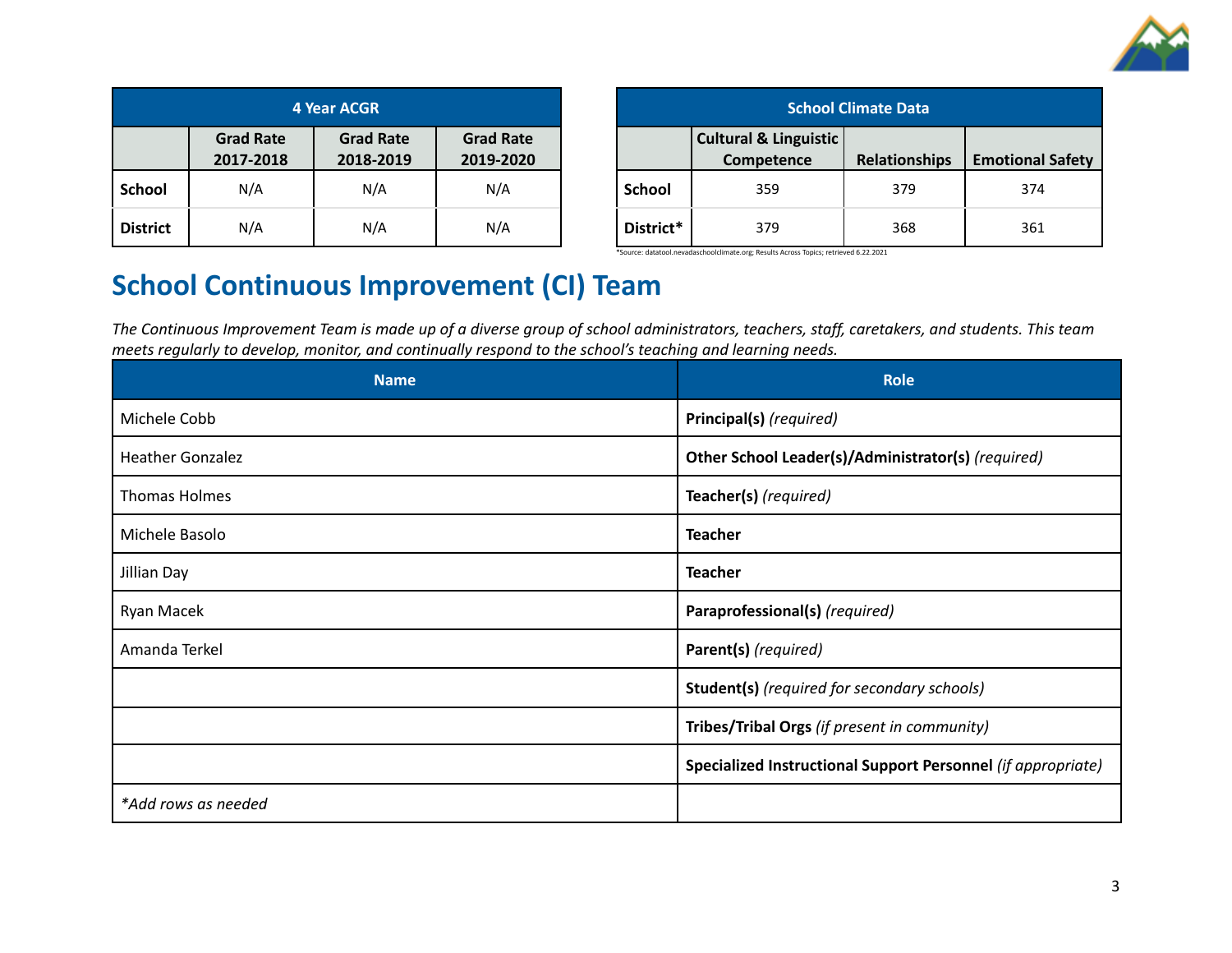

# **School Community Outreach**

*This section highlights outreach events facilitated by the school to engage students, regarding school partners.*

| <b>Outreach Event</b>        | <b>Date and Time</b>           | <b>Number in</b><br><b>Attendance</b> | <b>Key Takeaways</b>                                                                                                                                                                                          |
|------------------------------|--------------------------------|---------------------------------------|---------------------------------------------------------------------------------------------------------------------------------------------------------------------------------------------------------------|
| Pastries with the Principals | September 23,<br>2021 @ 9:00am | 38                                    | Parent survey indicates parents are<br>supportive of the direction that the<br>school is going.<br>Parents in attendance expressed they<br>are most concerned with the safety of<br>their students.           |
| Leader in Me Survey          | September<br>13-September 24   | 150                                   | Parent/students/staff survey indicates<br>that stakeholders are pleased with the<br>direction of the school, but are<br>concerned about student safety and<br>students making up academic losses of<br>Covid. |
| <b>Staff Meeting</b>         | October 20, 2021<br>@ 8:06am   | 70                                    | Staff sees the need to focus on Tier I<br>instruction in math and increase staff's<br>knowledge of unwrapping standards.<br>Staff and students are excited about<br>the leadership notebooks.                 |
| <b>SOT</b>                   | Oct 26, 2021<br>@ 7:30am       | 8                                     | SOT supports the improvement goals<br>and approved the plan                                                                                                                                                   |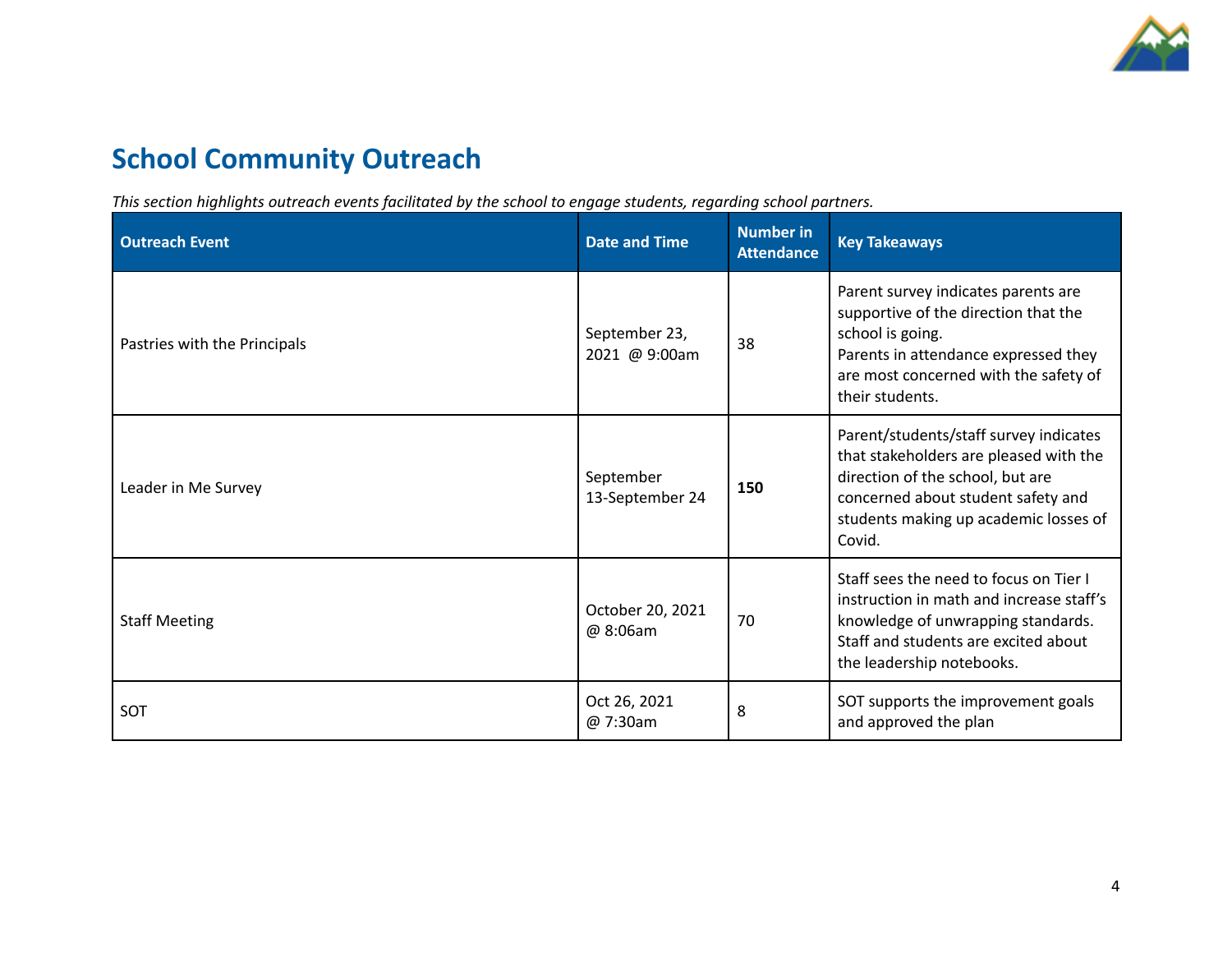

## **School Goals**

The school goals were developed over a series of five events and included opportunities for teachers, parents, and students to share their experience and ideas for improvement. The tables on the following pages capture key aspects of the process the CI team engaged in during the *creation of this plan.*

## **Inquiry Area 1 - Student Success**

## **Part A**

| <b>Student Success</b>                |                                                                                                                            |                                      |                                           |  |  |
|---------------------------------------|----------------------------------------------------------------------------------------------------------------------------|--------------------------------------|-------------------------------------------|--|--|
|                                       | <b>Student Performance</b>                                                                                                 | <b>Social and Emotional Learning</b> | <b>Access to Rigorous Texts and Tasks</b> |  |  |
| Data<br><b>Reviewed</b>               | <b>MAP Growth Assessment- mathematics</b>                                                                                  | Districtwide Survey                  | <b>Administration Observations</b>        |  |  |
| Problem<br><b>Statement</b>           | Tier 1 instruction needs to be focused on grade level standards in complexity with accuracy as indicated in each standard. |                                      |                                           |  |  |
| <b>Critical Root</b><br><b>Causes</b> | Teachers are unfamiliar with the standards so the tasks students are completing are not rigorous or appropriate.           |                                      |                                           |  |  |

### **Part B**

| <b>Student Success</b>                                                                                                                                                                                                                                                                                                                      |                                                                                               |  |  |  |  |
|---------------------------------------------------------------------------------------------------------------------------------------------------------------------------------------------------------------------------------------------------------------------------------------------------------------------------------------------|-----------------------------------------------------------------------------------------------|--|--|--|--|
| School Goal: Increase the percent of students meeting/exceeding growth<br>projections in math from 9% (fall) to 15% (winter) to 21% (spring) by 2022<br>as measured by MAP Growth Assessments.                                                                                                                                              | Aligned to Nevada's STIP Goal: Goal 3 - All students experience<br>continued academic growth. |  |  |  |  |
| Improvement Strategy: Teachers will meet in PLC's to analyze data and determine a focus standard which they will unwrap in order to<br>determine appropriate instructional activities. Students will be given formative assessments to monitor the improvement on the specific<br>standard so teachers can make adjustments to instruction. |                                                                                               |  |  |  |  |

Evidence Level (1-Strong; 2-Moderate; 3-Promising; 4-Demonstrates a Rationale): enVisions 2020 EBI Level 3, MAP Accelerator EBI Level 3,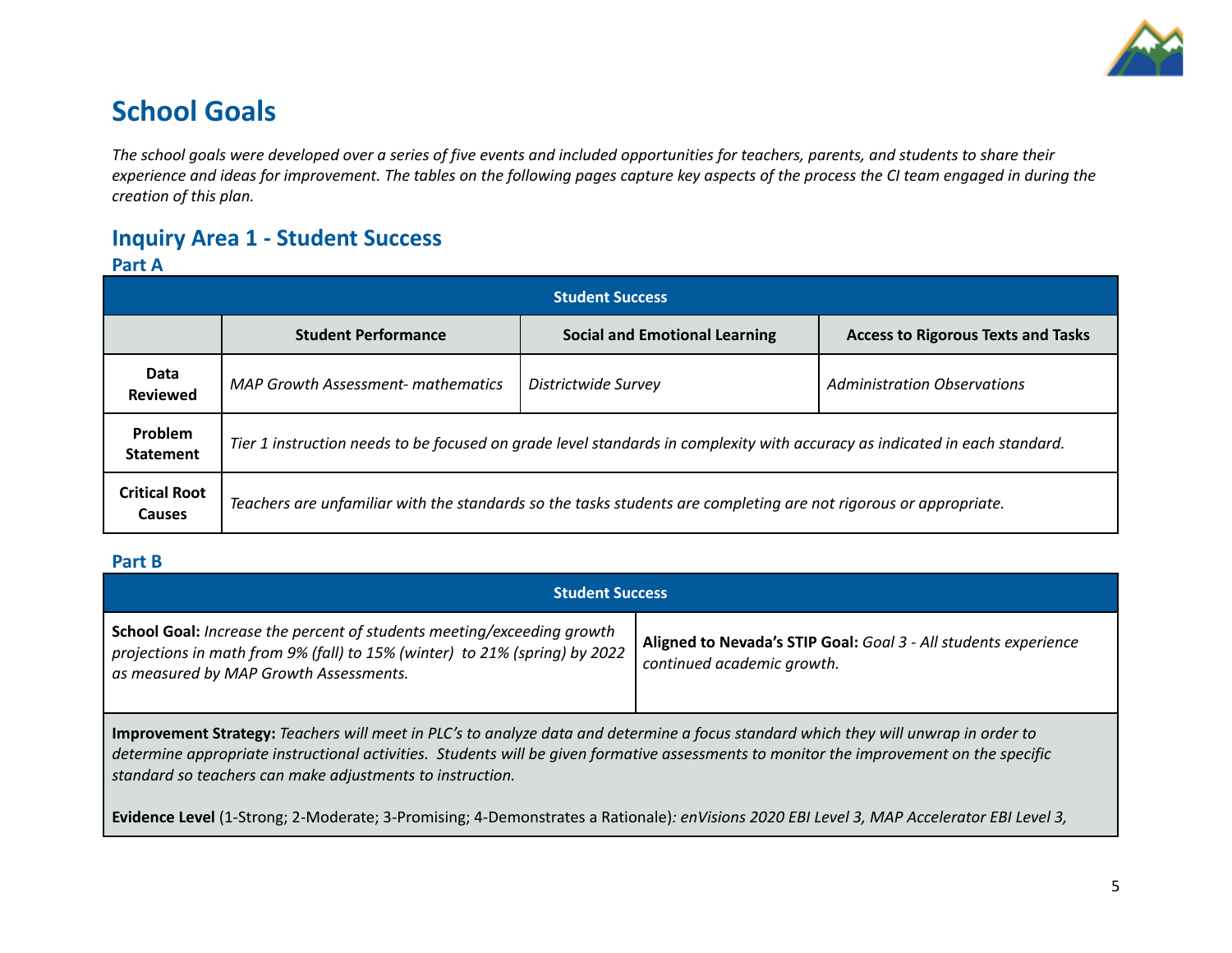

*Achieve3000 EBI Level 1, Imagine Math EBI Level 2*

Intended Outcomes: Students will make adequate growth using standards-based materials in a selected math domain, using data to drive *instruction and create differentiated small group instruction.*

#### **Action Steps:**

- *● Staff will engage in purposeful planning using PLC template utilizing current data*
- *● Provide professional learning opportunities for unwrapping standards*
- *● Utilize grade level common assessments*
- *● Update long-range plans for standards-based math instruction*
- *● Staff will consistently utilize math intervention resources*

#### **Resources Needed:**

- *● PLC Template*
- *● Learning strategists for professional learning*
- *● PLC Calendar*
- *● Common assessments*
- *● Math technology*
- *● enVisions math curriculum*
- *● MAP Growth Assessment Data*
- *● Curriculum Engine*
- *● Funding for professional learning/prep buy-outs*

#### **Challenges to Tackle:**

- *● Attendance*
- *● Teacher development of instructional strategies*
- *● Substitute teachers*
- *● Teacher experience evaluating data and creating action steps*

#### **Improvement Strategy:** *N/A*

**Evidence Level** (1-Strong; 2-Moderate; 3-Promising; 4-Demonstrates a Rationale)*:*

**Intended Outcomes:** *Insert after Event 4*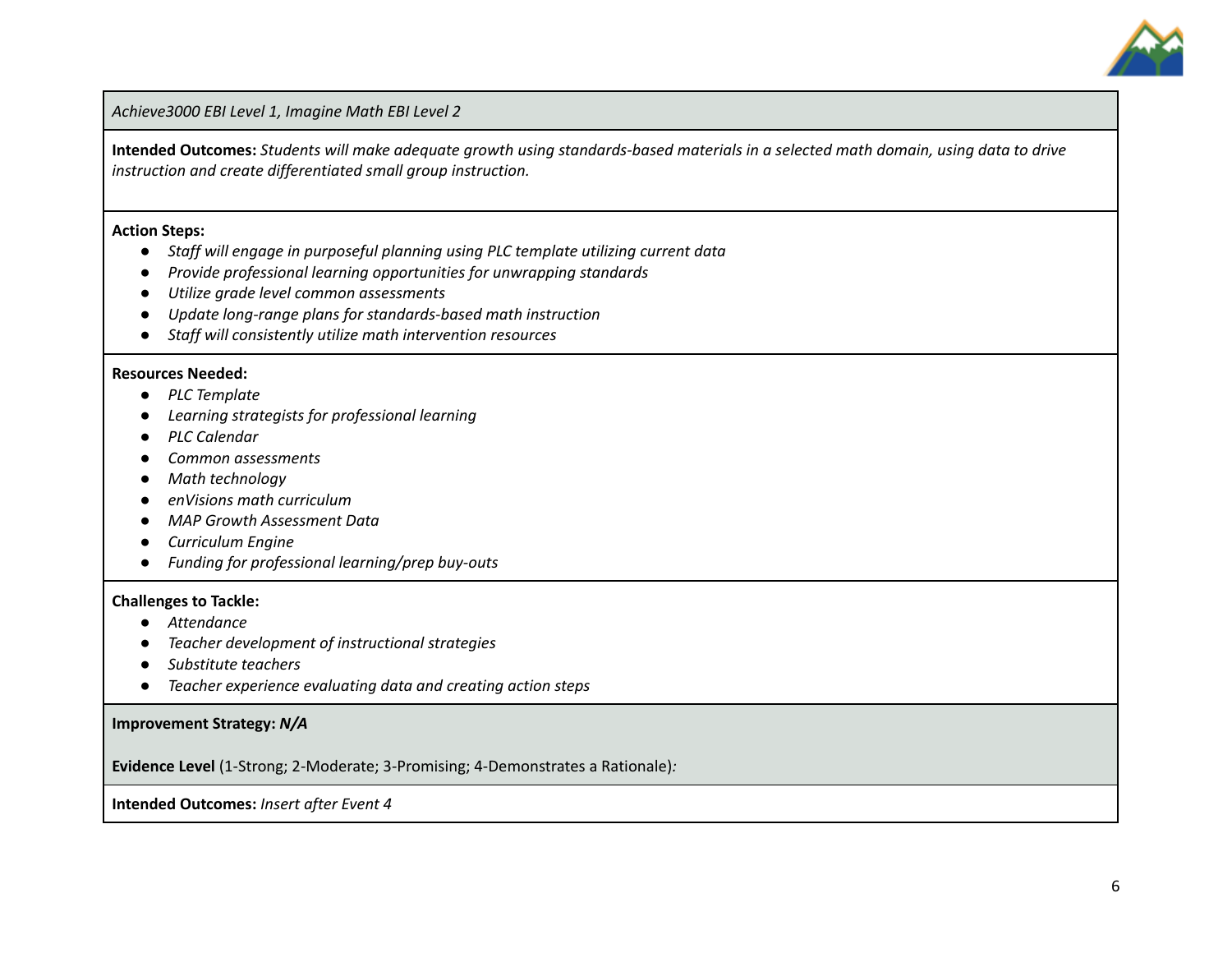

#### **Action Steps:**

**●** *Insert during Event 5*

#### **Resources Needed:**

**●** *Insert during Event 5*

### **Challenges to Tackle:**

**●** *Insert during Event 5*

## **Equity Supports. What, specifically, will we do to support the following student groups around this goal?**

English Learners: Teachers will know who the EL students are in their class. Teachers will be given PD on appropriate strategies for EL's. Administration and ELL Student Success Advocate will monitor the implementation of the strategies.

Foster/Homeless: Lois Craig offers wrap around services from Boystown, Communities in Schools, and a Safe School Professional. There is a free after school instruction that includes a meal. Many students are able to eat 3 full meals a day while at the school. Teachers are provided professional development on and utilizing research based strategies to provide high quality differentiated instruction to a variety of learners.

Free and Reduced Lunch: All of the students at Lois Craig qualify for Free and Reduced lunch so we consider this a Tier 1 group. Lois Craig offers wrap around services from Boystown, Communities in Schools, and a Safe School Professional. There is a free after school instruction that includes a meal. Many students are able to eat 3 full meals a day while at the school. Teachers are provided professional development on and utilizing research based strategies to provide high quality differentiated instruction to a variety of learners.

Migrant: Lois Craig offers wrap around services from Boystown, Communities in Schools, and a Safe School Professional. There is a free after school instruction that includes a meal. Many students are able to eat 3 full meals a day while at the school. Teachers are provided professional development on and utilizing research based strategies to provide high quality differentiated instruction to a variety of learners.

Racial/Ethnic Minorities: Students of minority groups make up the majority at Lois Craig. Teachers are provided professional development on and utilizing research based strategies to provide high quality differentiated instruction to a variety of learners.

Students with IEPs: Students with IEP's are provided services through Special Education. Administration and the Special Education Facilitator work together to support the varying needs of the population. Teachers are provided professional development on and utilizing research based strategies to provide high quality differentiated instruction to a variety of learners.

Additional Equity Supports: Chromebooks will be set up in the office to assist parents with registration and for other needed support. All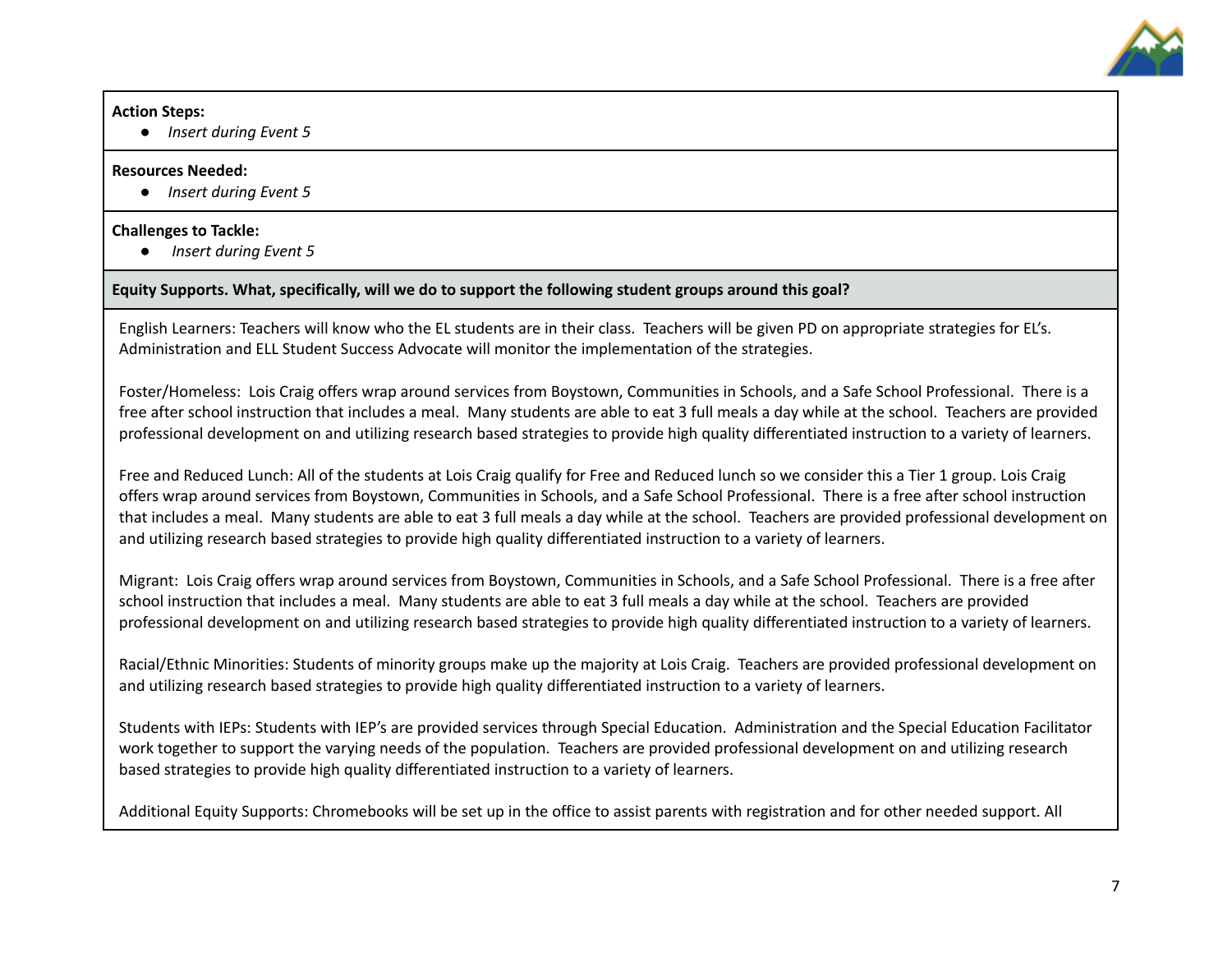

communications will be shared via ParentLink, Dojo and also sent home in a paper format in a language that parents can understand.

## **Inquiry Area 2 - Adult Learning Culture**

### **Part A**

|                                       | <b>Adult Learning Culture</b>                                                                                                                           |                                 |                                                                                  |  |  |  |
|---------------------------------------|---------------------------------------------------------------------------------------------------------------------------------------------------------|---------------------------------|----------------------------------------------------------------------------------|--|--|--|
|                                       | <b>Instructional Practice</b>                                                                                                                           | <b>Instructional Leadership</b> | <b>Systems and Structures that Support</b><br><b>Continuous Improvement</b>      |  |  |  |
| Data<br><b>Reviewed</b>               | Leader in Me Survey                                                                                                                                     | Leverage Leadership Data Survey | PLC cycle PLC Template, grade-level<br>assessment data<br>Leadership Action Team |  |  |  |
| Problem<br><b>Statement</b>           | Teachers are having a difficult time unwrapping standards and using data to drive instruction.                                                          |                                 |                                                                                  |  |  |  |
| <b>Critical Root</b><br><b>Causes</b> | There is a lack of skill and knowledge with teacher pedagogy. Teachers need time and resources to unwrap standards to be<br>able to adjust instruction. |                                 |                                                                                  |  |  |  |

## **Part B**

| <b>Adult Learning Culture</b>                                                                                                                                                                                                                                                      |  |  |  |  |  |
|------------------------------------------------------------------------------------------------------------------------------------------------------------------------------------------------------------------------------------------------------------------------------------|--|--|--|--|--|
| School Goal: Provide training to 100% of licensed employees on how to<br><b>STIP Connection:</b> Goal 2-All students have access to effective<br>unwrap standards and analyze data to drive instruction, as measured by<br>educators.<br>professional learning attendance records. |  |  |  |  |  |
| Improvement Strategy: Provide training to 100% of licensed employees on how to unwrap standards and analyze data to drive instruction.                                                                                                                                             |  |  |  |  |  |
| Evidence Level (1-Strong; 2-Moderate; 3-Promising; 4-Demonstrates a Rationale): Professional Learning Communities EBI Level 2                                                                                                                                                      |  |  |  |  |  |
| Intended Outcomes: Teachers will unwrap standards and use data to drive instruction.                                                                                                                                                                                               |  |  |  |  |  |
| <b>Action Steps:</b>                                                                                                                                                                                                                                                               |  |  |  |  |  |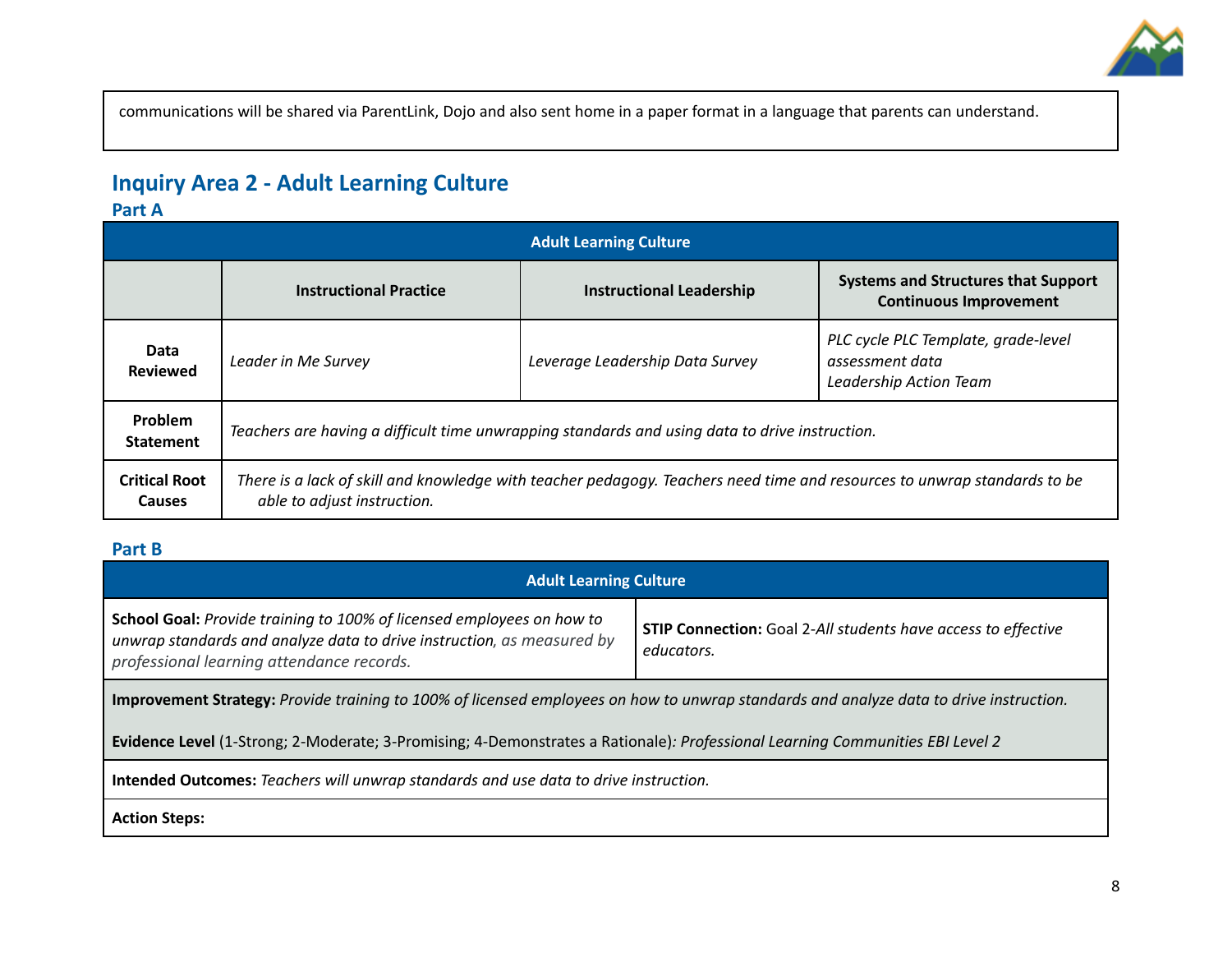

- *● Teachers will use PLC template*
- *● Teachers will use grade level assessment data*
- *● Teachers will participate in professional learning to unwrap standards*
- *● Teachers will use curriculum engine as a resource*

#### **Resources Needed:**

- **●** *PLC*
- *● Grade level data*
- *● PLC calendar*
- *● Curriculum Engine*

#### **Challenges to Tackle:**

- **●** *There is a lack of skill and knowledge with teacher pedagogy*
- **●** *Teachers need time and resources to unwrap standards to be able to adjust instruction*

#### **Improvement Strategy: N/A**

**Evidence Level** (1-Strong; 2-Moderate; 3-Promising; 4-Demonstrates a Rationale)*:*

**Intended Outcomes:** *Insert after Event 4*

#### **Action Steps:**

**●** *Insert during Event 5*

#### **Resources Needed:**

**●** *Insert during Event 5*

#### **Challenges to Tackle:**

**●** *Insert during Event 5*

#### **Equity Supports. What, specifically, will we do to support the following student groups around this goal?**

English Learners: Teachers will know who the EL students are in their class. Teachers will be given PD on appropriate strategies for EL's. Administration and ELL Student Success Advocate will monitor the implementation of the strategies.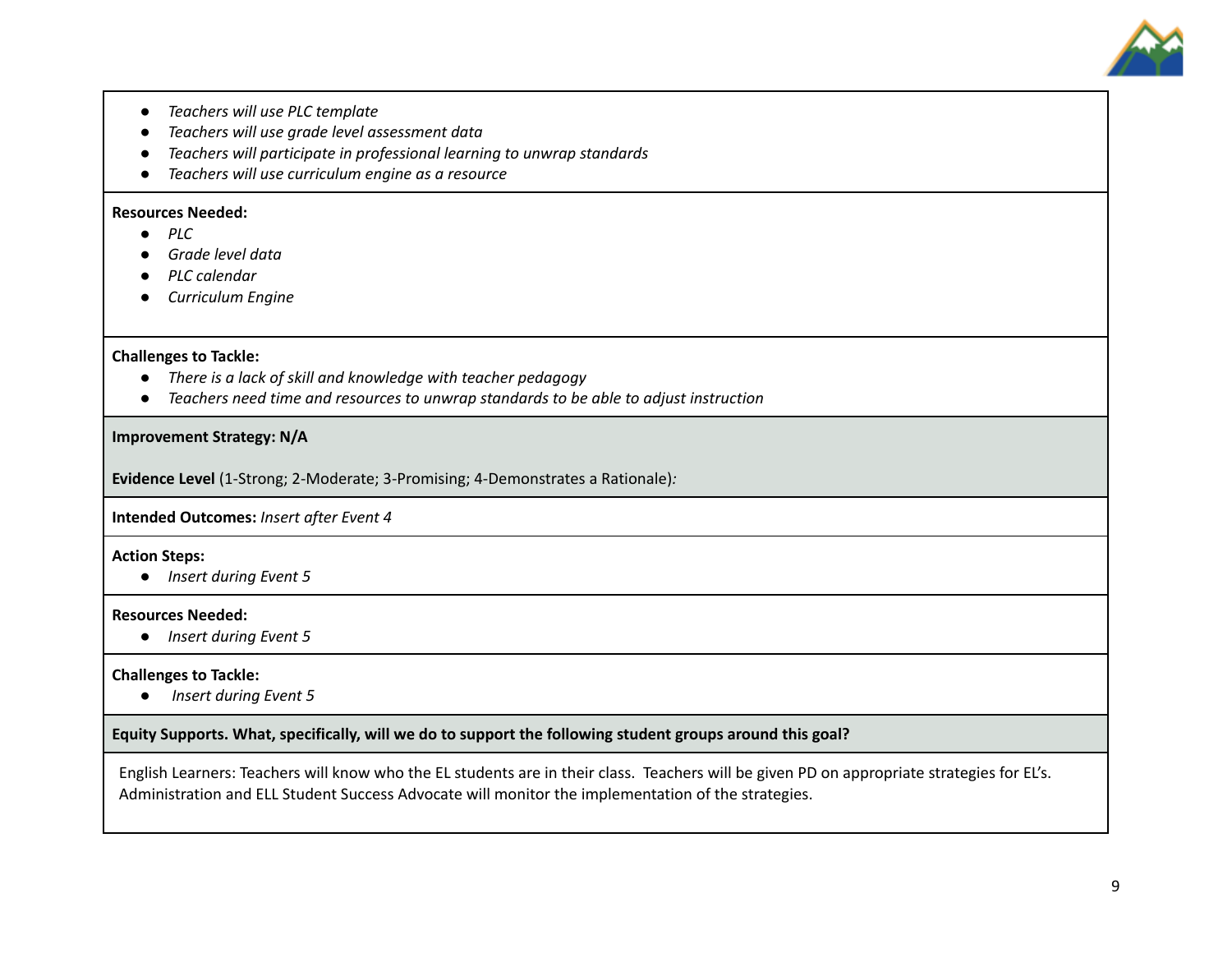

Foster/Homeless: Lois Craig offers wrap around services from Boystown, Communities in Schools, and a Safe School Professional. There is a free after school instruction that includes a meal. Many students are able to eat 3 full meals a day while at the school. Teachers are provided professional development on and utilizing research based strategies to provide high quality differentiated instruction to a variety of learners.

Free and Reduced Lunch: All of the students at Lois Craig qualify for Free and Reduced lunch so we consider this a Tier 1 group. Lois Craig offers wrap around services from Boystown, Communities in Schools, and a Safe School Professional. There is a free after school instruction that includes a meal. Many students are able to eat 3 full meals a day while at the school. Teachers are provided professional development on and utilizing research based strategies to provide high quality differentiated instruction to a variety of learners.

Migrant: Lois Craig offers wrap around services from Boystown, Communities in Schools, and a Safe School Professional. There is a free after school instruction that includes a meal. Many students are able to eat 3 full meals a day while at the school. Teachers are provided professional development on and utilizing research based strategies to provide high quality differentiated instruction to a variety of learners.

Racial/Ethnic Minorities: Students of minority groups make up the majority at Lois Craig. Teachers are provided professional development on and utilizing research based strategies to provide high quality differentiated instruction to a variety of learners.

Students with IEPs: Students with IEP's are provided services through Special Education. Administration and the Special Education Facilitator work together to support the varying needs of the population. Teachers are provided professional development on and utilizing research based strategies to provide high quality differentiated instruction to a variety of learners.

Additional Equity Supports: Chromebooks will be set up in the office to assist parents with registration and for other needed support. All communications will be shared via ParentLink, Dojo and also sent home in a paper format in a language that parents can understand.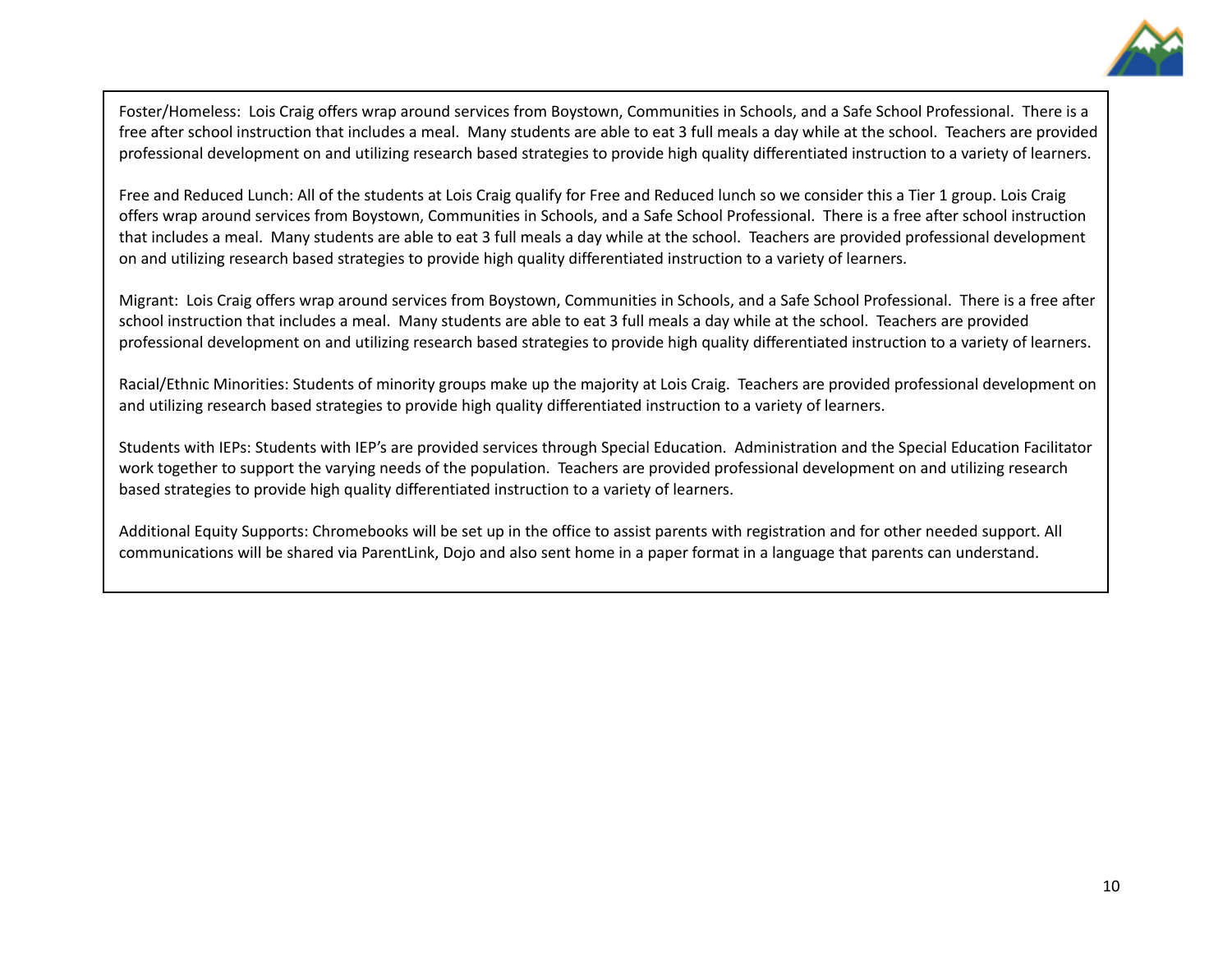

## **Inquiry Area 3 - Connectedness Part A**

|                                | <b>Connectedness</b>                                                                                                                                                                                                                              |                                                                                                                               |                                                                                                                               |  |  |  |
|--------------------------------|---------------------------------------------------------------------------------------------------------------------------------------------------------------------------------------------------------------------------------------------------|-------------------------------------------------------------------------------------------------------------------------------|-------------------------------------------------------------------------------------------------------------------------------|--|--|--|
|                                | <b>Student</b>                                                                                                                                                                                                                                    | <b>Staff</b>                                                                                                                  | <b>Family &amp; Community Engagement</b>                                                                                      |  |  |  |
| Data<br><b>Reviewed</b>        | <b>LIM Survey Data</b><br>District Wide Survey Data<br>Data Driven Instruction and Assessment<br><b>Implementation Rubric</b>                                                                                                                     | <b>LIM Survey Data</b><br>District Wide Survey Data<br>Data Driven Instruction and Assessment<br><b>Implementation Rubric</b> | <b>LIM Survey Data</b><br>District Wide Survey Data<br>Data Driven Instruction and Assessment<br><b>Implementation Rubric</b> |  |  |  |
| Problem<br><b>Statement</b>    | Students do not set independent learning goals and are not engaged in their own learning.                                                                                                                                                         |                                                                                                                               |                                                                                                                               |  |  |  |
| <b>Critical Root</b><br>Causes | Students are dependent on teachers for guidance. Students are not self-motivated to be independent thinkers who set goals<br>and take responsibility for their learning. Student goal setting has not been consistently implemented for students. |                                                                                                                               |                                                                                                                               |  |  |  |

### **Part B**

| <b>Connectedness</b>                                                                                                                                                                                                  |                                                                                        |  |  |  |
|-----------------------------------------------------------------------------------------------------------------------------------------------------------------------------------------------------------------------|----------------------------------------------------------------------------------------|--|--|--|
| School Goal: Provide training to 100% of students on how to create and<br>implement student LIM leadership notebooks, as measured by student<br>training (lesson plans), attendance records, and notebook completion. | <b>STIP Connection:</b> Goal 3 - All students experience continued<br>academic growth. |  |  |  |
| Improvement Strategy: Provide training to 100% of students on how to create and implement student leadership notebooks.                                                                                               |                                                                                        |  |  |  |

**Evidence Level** (1-Strong; 2-Moderate; 3-Promising; 4-Demonstrates a Rationale)*: Leader in Me EBI Level 4*

Intended Outcomes: Students will be able to track their academic performance and goal setting in their individual Leadership Notebooks. They *will track their academic data, set goals, and consistently track progress of those goals.*

#### **Action Steps:**

*● Teachers will attend PLC on student LIM leadership notebooks*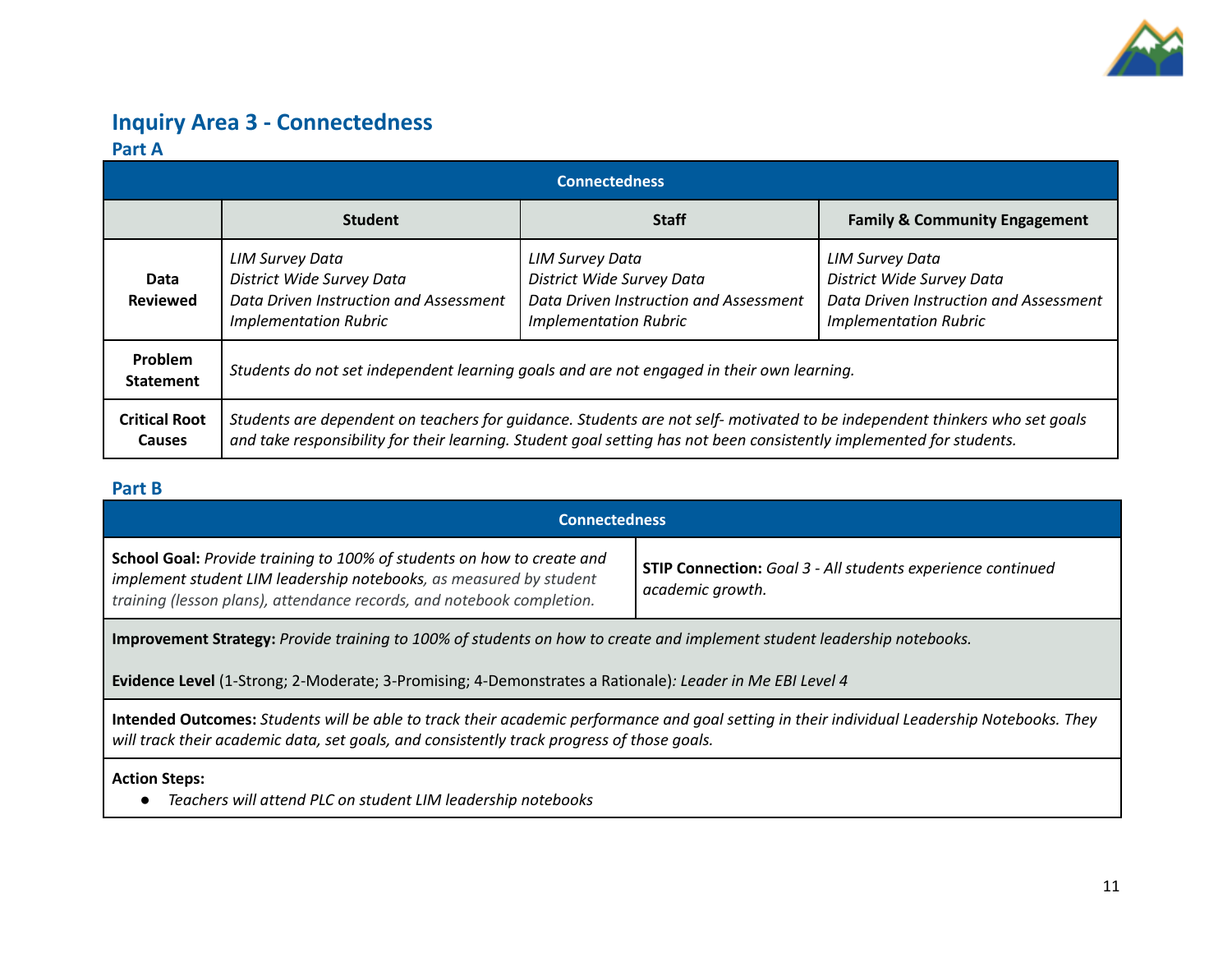

- *● Teachers will decide roll-out for individual grade level notebook implementation*
- Students will be trained on individual leadership Notebooks, including how to: track their academic data, set goals, and consistently *track progress of those goals.*

#### **Resources Needed:**

- **●** *LIM leadership notebook training for students*
- *● PLC for teachers on how to introduce and implement notebooks to students*
- *● LIM leadership notebooks*

#### **Challenges to Tackle:**

- **●** *Students have not consistently tracked their academic performance*
- *● Attendance*
- *● Consistency in teacher implementation of Leadership notebooks*

#### **Improvement Strategy:** *N/A*

**Evidence Level** (1-Strong; 2-Moderate; 3-Promising; 4-Demonstrates a Rationale)*:*

**Intended Outcomes:** *Insert after Event 4*

**Action Steps:**

**●** *Insert during Event 5*

#### **Resources Needed:**

**●** *Insert during Event 5*

#### **Challenges to Tackle:**

**●** *Insert during Event 5*

#### **Equity Supports. What, specifically, will we do to support the following student groups around this goal?**

English Learners: Teachers will know who the EL students are in their class. Teachers will be given PD on appropriate strategies for EL's. Administration and ELL Student Success Advocate will monitor the implementation of the strategies.

Foster/Homeless: Lois Craig offers wrap around services from Boystown, Communities in Schools, and a Safe School Professional. There is a free after school instruction that includes a meal. Many students are able to eat 3 full meals a day while at the school. Teachers are provided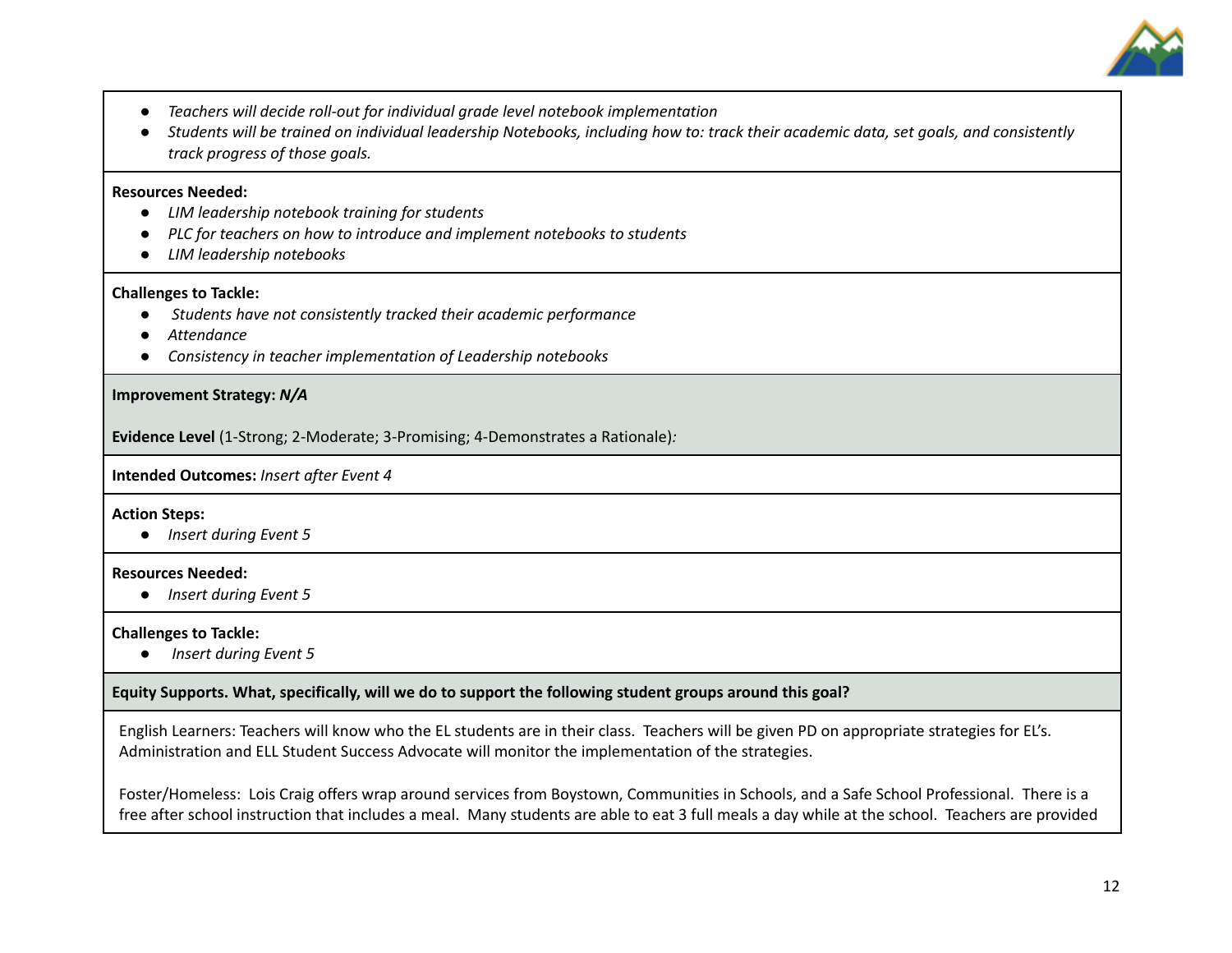

professional development on and utilizing research based strategies to provide high quality differentiated instruction to a variety of learners.

Free and Reduced Lunch: All of the students at Lois Craig qualify for Free and Reduced lunch so we consider this a Tier 1 group. Lois Craig offers wrap around services from Boystown, Communities in Schools, and a Safe School Professional. There is a free after school instruction that includes a meal. Many students are able to eat 3 full meals a day while at the school. Teachers are provided professional development on and utilizing research based strategies to provide high quality differentiated instruction to a variety of learners.

Migrant: Lois Craig offers wrap around services from Boystown, Communities in Schools, and a Safe School Professional. There is a free after school instruction that includes a meal. Many students are able to eat 3 full meals a day while at the school. Teachers are provided professional development on and utilizing research based strategies to provide high quality differentiated instruction to a variety of learners.

Racial/Ethnic Minorities: Students of minority groups make up the majority at Lois Craig. Teachers are provided professional development on and utilizing research based strategies to provide high quality differentiated instruction to a variety of learners.

Students with IEPs: Students with IEP's are provided services through Special Education. Administration and the Special Education Facilitator work together to support the varying needs of the population. Teachers are provided professional development on and utilizing research based strategies to provide high quality differentiated instruction to a variety of learners.

Additional Equity Supports: Chromebooks will be set up in the office to assist parents with registration and for other needed support. All communications will be shared via ParentLink, Dojo and also sent home in a paper format in a language that parents can understand.